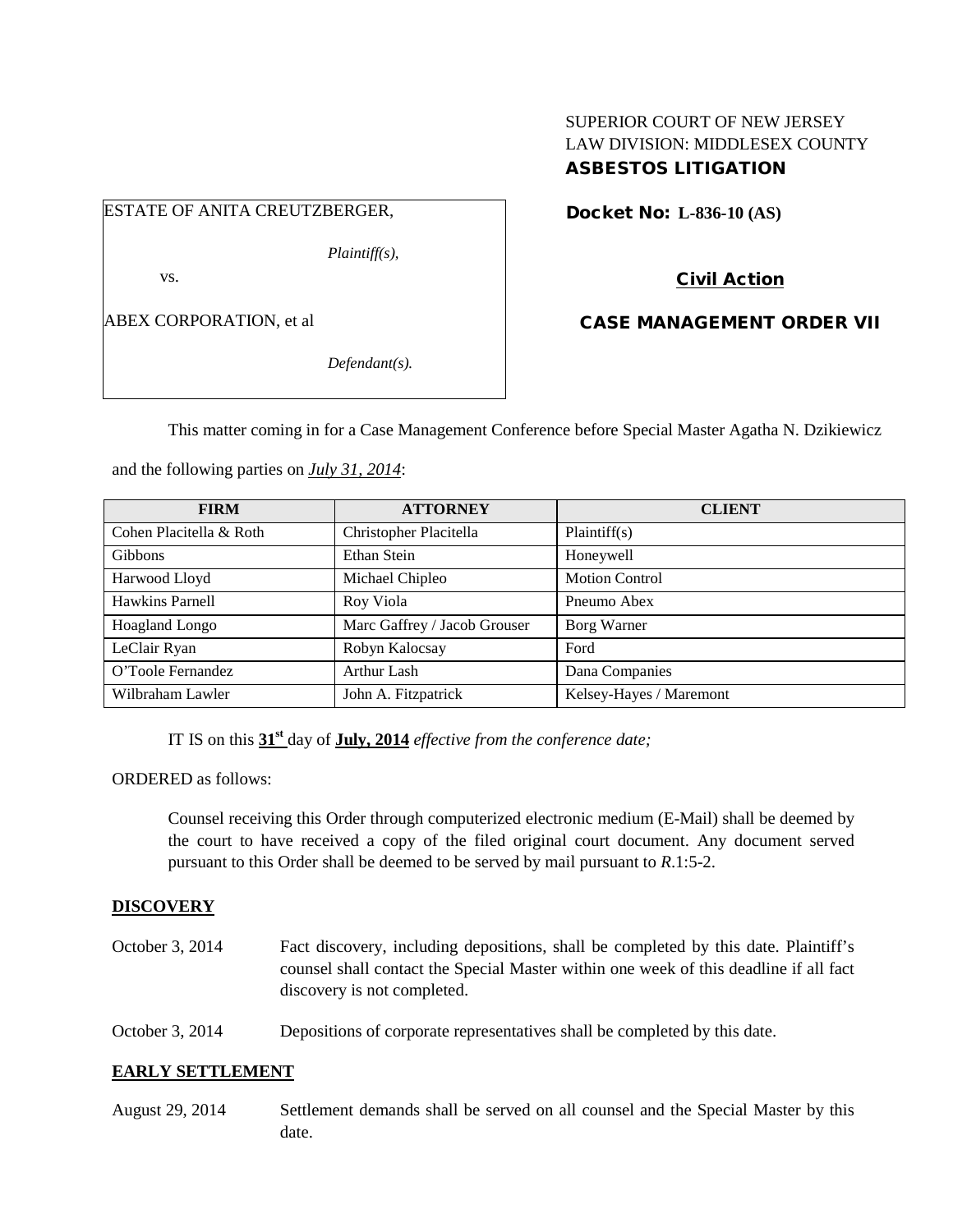## **SUMMARY JUDGMENT MOTION PRACTICE**

- November 7, 2014 Summary judgment motions shall be filed no later than this date.
- December 5, 2014 Last return date for summary judgment motions.

## **MEDICAL DEFENSE**

- September 30, 2014 Plaintiff shall serve medical expert reports by this date.
- December 31, 2014 Defendants shall identify its medical experts and serve medical expert reports, if any, by this date. **In addition, defendants shall notify plaintiff's counsel (as well as all counsel of record) of a joinder in an expert medical defense by this date.**

### **LIABILITY EXPERT REPORTS**

- October 31, 2014 Plaintiff shall identify its liability experts and serve liability expert reports or a certified expert statement by this date or waive any opportunity to rely on liability expert testimony.
- December 31, 2014 Defendants shall identify its liability experts and serve liability expert reports, if any, by this date or waive any opportunity to rely on liability expert testimony.

### **ECONOMIST EXPERT REPORTS**

- October 31, 2014 Plaintiff shall identify its expert economists and serve expert economist report(s), if any, by this date or waive any opportunity to rely on economic expert testimony.
- December 31, 2014 Defendants shall identify its expert economists and serve expert economist report(s), if any, by this date or waive any opportunity to rely on economic expert testimony.

### **EXPERT DEPOSITIONS**

January 23, 2015 Expert depositions shall be completed by this date. To the extent that plaintiff and defendant generic experts have been deposed before, the parties seeking that deposition in this case must file an application before the Special Master and demonstrate the necessity for that deposition. To the extent possible, documents requested in a deposition notice directed to an expert shall be produced three days in advance of the expert deposition. The expert shall not be required to produce documents that are readily accessible in the public domain.

### **PRE-TRIAL AND TRIAL**

January 8, 2015 @ 10:00am Settlement conference. All defense counsel shall appear with authority to negotiate settlement and have a representative authorized to negotiate settlement available by phone. Any request to be excused from the settlement conference shall be made to the Special Master no later than 4:00pm of the day prior to the conference.

\_\_\_\_\_\_\_\_\_\_\_\_\_\_\_\_\_\_\_\_\_\_\_\_\_\_\_\_\_\_\_\_\_\_\_\_\_\_\_\_\_\_\_\_\_\_\_\_\_\_\_\_\_\_\_\_\_\_\_\_\_\_\_\_\_\_\_\_\_\_\_\_\_\_\_\_\_\_\_\_\_\_\_\_\_\_\_\_\_\_\_\_\_\_\_\_\_\_\_\_\_\_\_\_\_\_\_\_\_\_